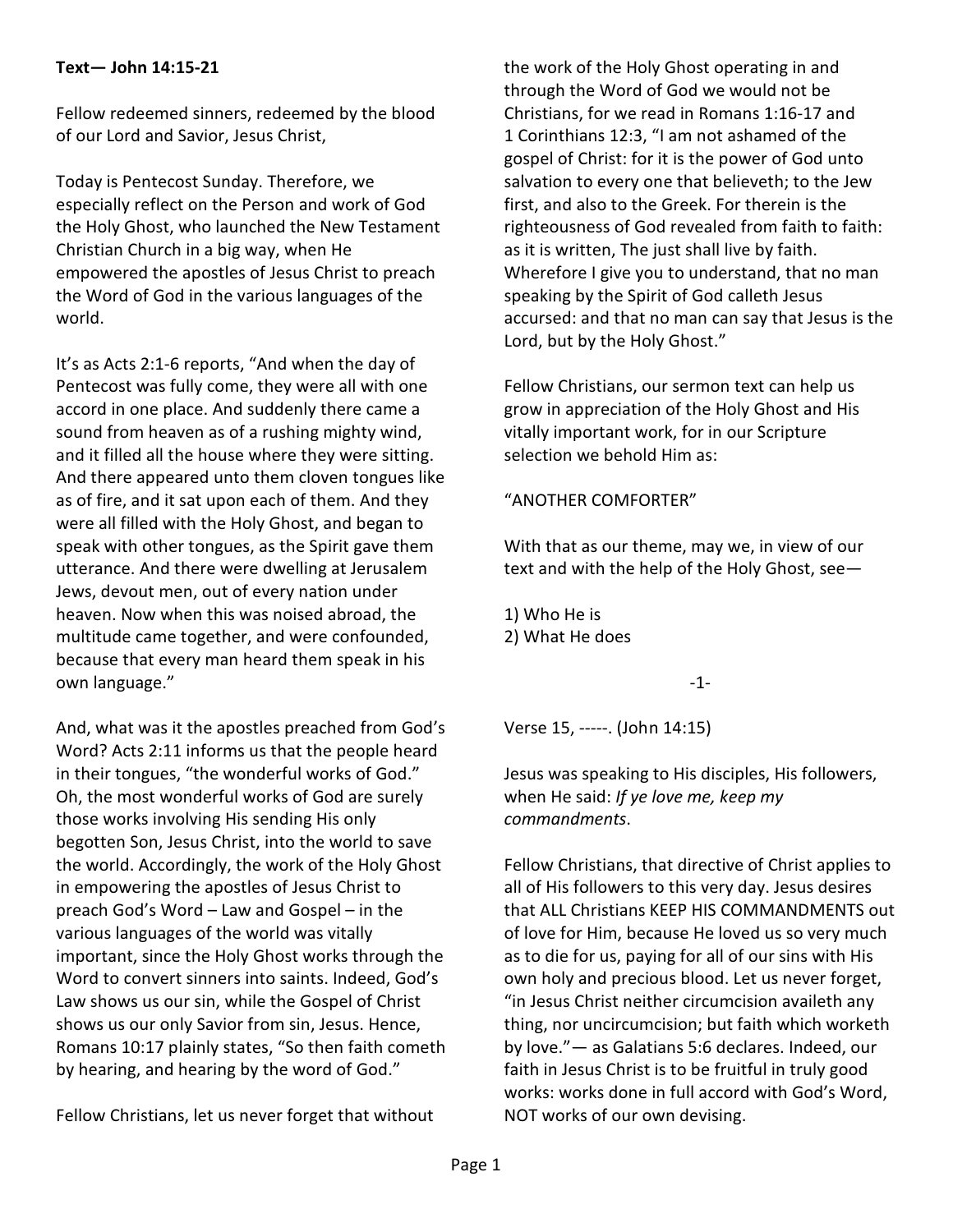The apostle John, in 1 John 2:1-6, writes, "My little children, these things write I unto you, that ye sin not. And if any man sin, we have an advocate with the Father, Jesus Christ the righteous: And he is the propitiation for our sins: and not for ours only, but also for the sins of the whole world. And hereby we do know that we know him, if we keep his commandments. He that saith, I know him, and keepeth not his commandments, is a liar, and the truth is not in him. But whoso keepeth his word, in him verily is the love of God perfected: hereby know we that we are in him. He that saith he abideth in him ought himself also so to walk, even as he walked." Therefore, it is clear that we Christians are not free to live contrary to God's will as revealed in His Holy Word, for Christ has freed us FROM sin NOT TO sin! Yeah, there are some folks who call themselves Christians and yet deliberately live to please the desires of their sinful flesh, rather than striving to live in accord with God's commandments as given in the Holy Bible.

My friends, we Christians are to endeavor to be fruitful in the faith by lovingly keeping God's commandments, for Jesus our Savior urges in the opening verse of our sermon text: *If ye love me, keep my commandments*.

Verses 16 & 17, -----. (John 14:16-17)

Notice Jesus worked in harmony with His heavenly Father in giving His disciples *another Comforter*, whom Jesus identifies as *the Spirit of truth.* Thus, we observe that the *Comforter* is a distinct PERSON from God the Father and from Jesus since HE IS ANOTHER COMFORTER. Yes, Jesus Christ provided His disciples with comfort while He was visibly with them; and, the Spirit of truth would and did provide the disciples with comfort when Jesus removed His visible presence from them, for *the Spirit of truth* is *another Comforter*.

My friends, *the Spirit of truth*, who is *another Comforter*, is further identified subsequent to our Scripture selection, for Jesus says in John 14:26, "But the Comforter, which is the Holy Ghost, whom the Father will send in my name, he shall

teach you all things, and bring all things to your remembrance, whatsoever I have said unto you." Accordingly, GOD THE HOLY GHOST is ANOTHER COMFORTER of whom Jesus spoke.

Verse 18, -----. (John 14:18)

Observe that when Jesus had spoken of *another Comforter*, *even the Spirit of truth*, He then added, *I will not leave you comfortless: I will come to you*. Thus, it is clear that the Comforter, the Spirit of truth, is in fact Jesus' Spirit, for the apostle Paul, in writing to Christians, states in Romans 8:9, "But ye are not in the flesh, but in the Spirit, if so be that the Spirit of God dwell in you. Now if any man have not the Spirit of Christ, he is none of his." Hence, the Comforter, the Holy Ghost, IS the Spirit of God, the Spirit of Christ; the Comforter, the Holy Ghost, IS the third divine Person of the Holy Trinity. Yes, the one true God is the Triune God, "For there are three that bear record in heaven, the Father, the Word, and the Holy Ghost: and these three are one."— declares 1 John 5:7, Jesus Christ being the Word made flesh, the only begotten of the Father, as John 1:14 relates.

Let us never forget that the Holy Ghost is ANOTHER COMFORTER, since He is true God, as is the Father and the Son.

## -2-

As we continue to ponder our sermon text in regards to another Comforter, let us see what He does.

Verses 16-18, -----. (John 14:16-18)

Another Comforter – who is the Spirit of truth, God the Holy Ghost – abides with Jesus' followers forever, for He dwells with them and in them.

Fellow Christians, what a blessing it is for us to have the Comforter, God the Holy Ghost, with us and in us, because we could never do anything right without His empowering us, "For it is God which worketh in you both to will and to do of his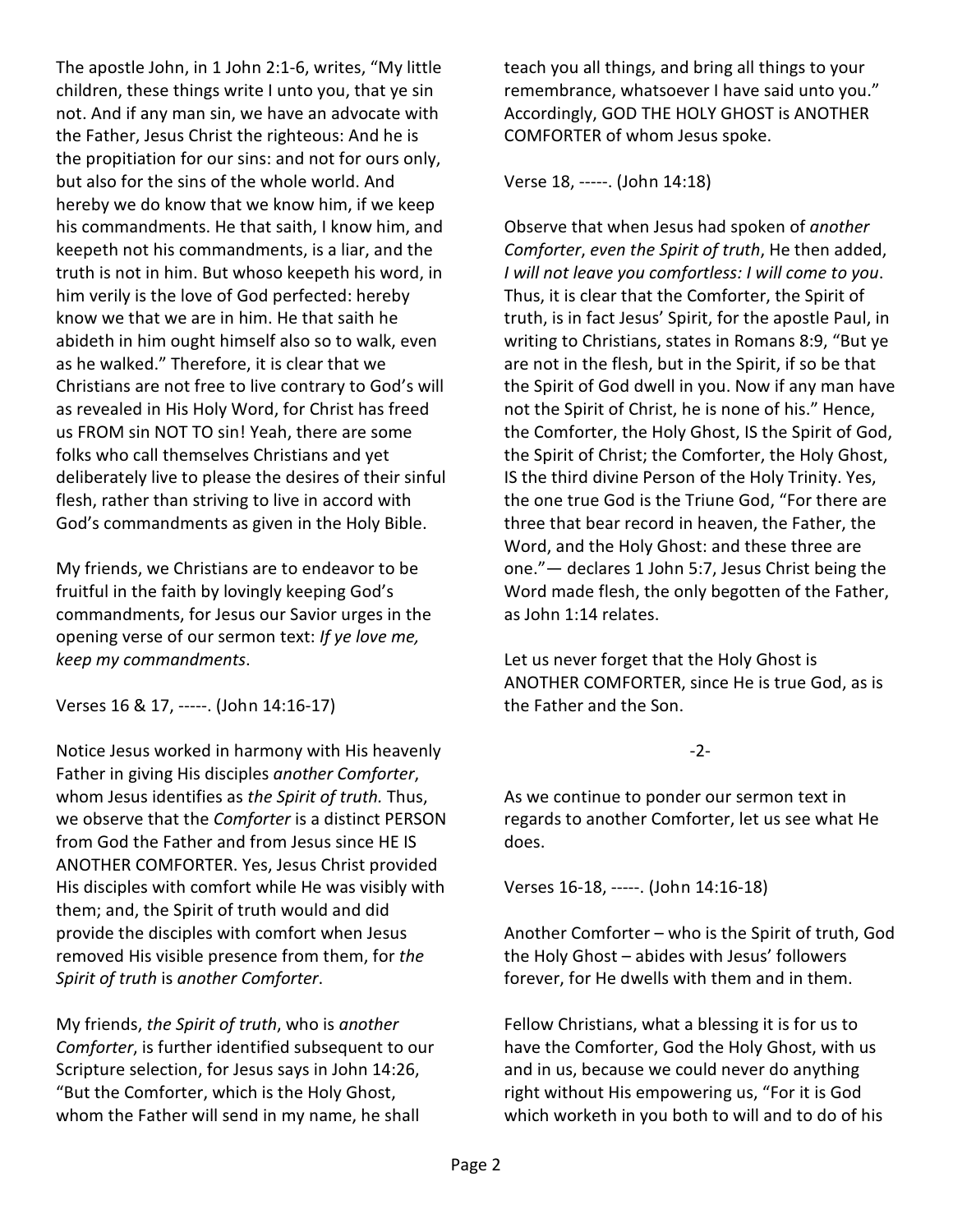good pleasure."— declares Philippians 2:13.

Fellow Christians, we are God's children, adopted sons, by God-given faith in Jesus Christ as our personal Savior and Lord, for Galatians 3:26-27 states, "ye are all the children of God by faith in Christ Jesus. For as many of you as have been baptized into Christ have put on Christ." Furthermore, Galatians 4:6-7 informs us, "And because ye are sons, God hath sent forth the Spirit of his Son into your hearts, crying, Abba, Father. Wherefore thou art no more a servant, but a son; and if a son, then an heir of God through Christ." Thus, we observe that we Christians are truly blessed by having the Comforter, the Spirit of truth, the Spirit of Christ, dwelling in our hearts and impelling us to pray to our heavenly Father.

Note well that our sermon text informs us that the world, the unbelievers, cannot receive the Spirit of truth, *another Comforter*, because the unbelieving world has NO spiritual eyesight, being blind to the Truth of God's Word, having rejected Jesus Christ the Savior. Yes, the lost are they, "In whom the god of this world hath blinded the minds of them which believe not, lest the light of the glorious gospel of Christ, who is the image of God, should shine unto them."— as 2 Corinthians 4:4 relates. Hence, the indwelling of the Holy Ghost is unique to believers in Christ, those folks whom the Holy Ghost has graciously gifted with faith in Jesus, working through the Word, the Gospel of Christ in particular.

Verses 19 & 20, -----. (John 14:19-20)

Jesus was speaking to His disciples when He said: *Yet a little while, and the world seeth me no more; but ye see me: because I live, ye shall live also. At that day ye shall know that I am in my Father, and ye in me, and I in you*.

When Jesus spoke the words we just read, it was shortly before He would suffer, die, be buried, bodily rise from the dead after three days in the grave and visibly ascend into heaven forty days later.

Thus, it was but a little while and Jesus' disciples would no more behold Him with their physical eyes, nor would the world behold Him. Nevertheless, at that day Jesus' disciples would see Him with spiritual eyes, knowing Him as their living Lord and Savior who was gone into heaven visibly, and yet remained with them invisibly, also dwelling with them in His Holy Spirit, another Comforter.

Concerning Jesus Christ, Hebrews 7:24-28 reports, "But this man, because he continueth ever, hath an unchangeable priesthood. Wherefore he is able also to save them to the uttermost that come unto God by him, seeing he ever liveth to make intercession for them. For such an high priest became us, who is holy, harmless, undefiled, separate from sinners, and made higher than the heavens; Who needeth not daily, as those high priests, to offer up sacrifice, first for his own sins, and then for the people's: for this he did once, when he offered up himself. For the law maketh men high priests which have infirmity; but the word of the oath, which was since the law, maketh the Son, who is consecrated for evermore."

So, Jesus continues to intercede for us at the throne of God the Father, while His Holy Spirit – the Spirit of truth, another Comforter – dwells with us and in us, keeping us in the faith of Jesus Christ and strengthening us in the same, enabling us to be fruitful in truly good works, works done in full accord with God's Word.

Fellow Christians, let us never forget the following truths reported in Ephesians 2:8-10, "by grace are ye saved through faith; and that not of yourselves: it is the gift of God: Not of works, lest any man should boast. For we are his workmanship, created in Christ Jesus unto good works, which God hath before ordained that we should walk in them."

Thus, it is God the Holy Ghost who has gifted us with faith in Jesus Christ; and, God the Holy Ghost enables and urges us to be fruitful in the faith of Jesus Christ, bringing forth good works, works done in full accord with the God's commandments. We could never love the Lord and even begin to